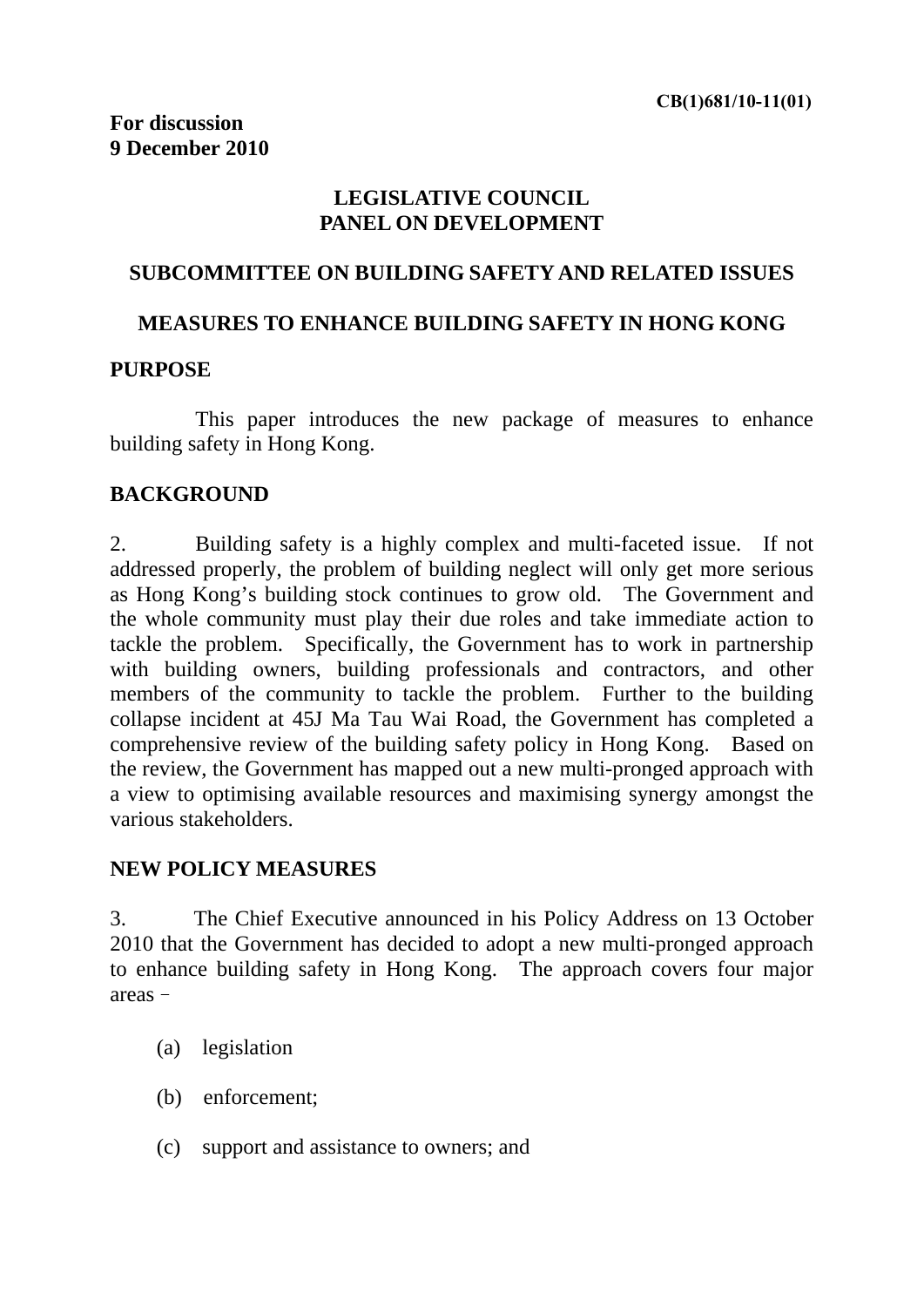(d) publicity and public education.

4. Full details of the package of new measures are set out in Development Bureau's Legislative Council Brief entitled "Measures to Enhance Building Safety in Hong Kong" issued on 13 October 2010 (copy attached at Appendix).

## **ADVICE SOUGHT**

5. Members are invited to note and comment on the new package of measures to enhance building safety in Hong Kong.

**Development Bureau December 2010**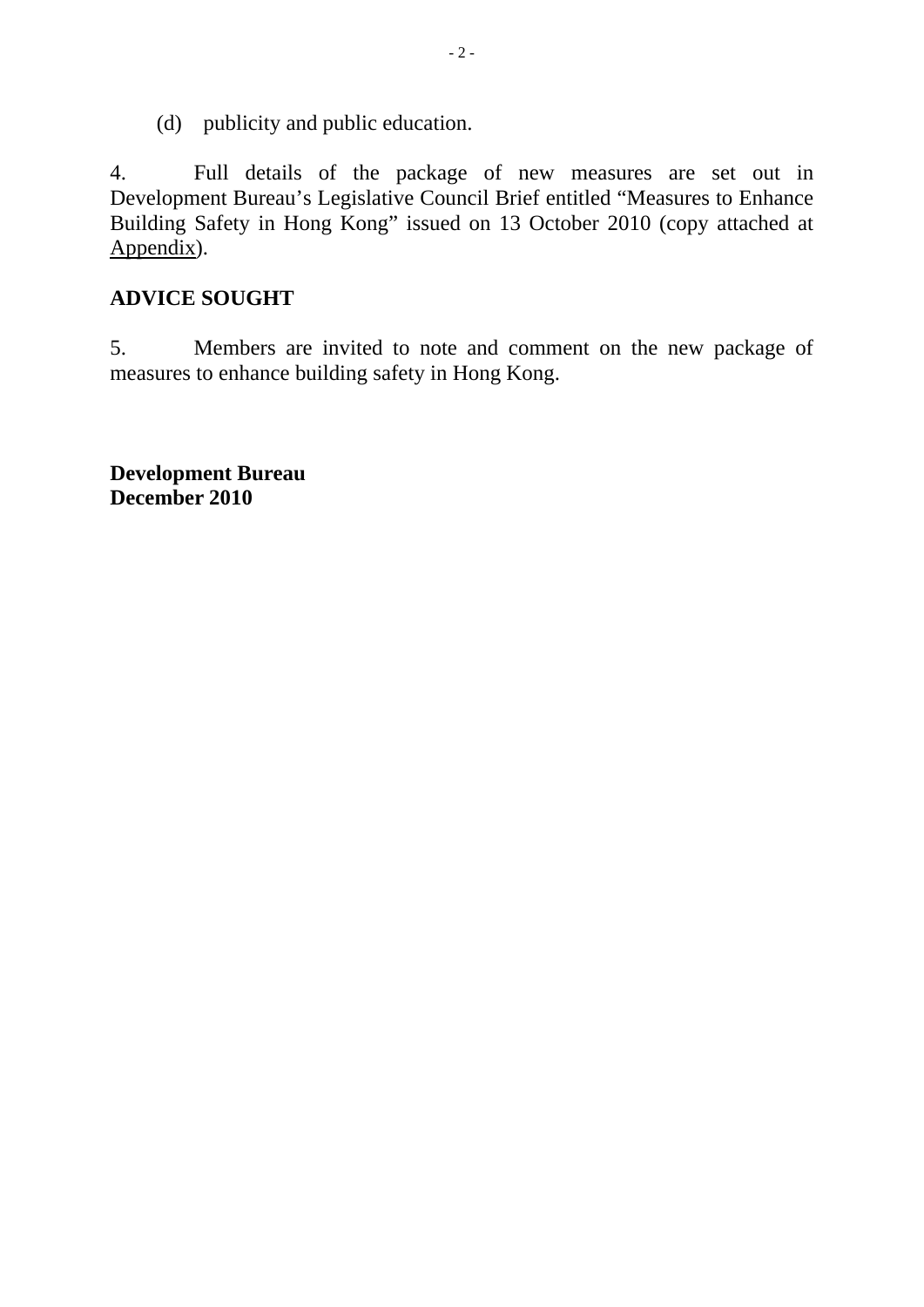File Ref : DEVB(PL-CR) 12/2010

## **LEGISLATIVE COUNCIL BRIEF**

### **MEASURES TO ENHANCE BUILDING SAFETY IN HONG KONG**

### **INTRODUCTION**

 At the meeting of the Executive Council on 21 September 2010, the Council ADVISED and the Chief Executive ORDERED that a multi-pronged package of measures, as described in paragraphs 9 to 21 below, be implemented to enhance building safety in Hong Kong.

## **JUSTIFICATIONS**

### Conditions of Buildings in Hong Kong

2. Building safety is a highly complex and multi-faceted issue. If not addressed properly, the problem will only get more serious as Hong Kong's building stock continues to grow old. Dilapidated concrete spalling, unauthorised or abandoned signboards, windows installed with substandard workmanship or lacking proper maintenance, illegal alterations to internal building structure, etc. are urban time bombs waiting to strike and cause injuries and fatalities. The tragic building collapse at 45J Ma Tau Wai Road in January 2010 took away four lives and seriously injured two residents of the building. It has set off the alarm that the Government and the whole community must take action now to arrest building decay. There are currently some 4 000 buildings aged 50 years or above in Hong Kong, and the number will increase by 500 each year. Buildings in Hong Kong are mainly reinforced concrete structures designed to have a serviceable life of around 50 years. That means if we do not act now to work together with the owners and the industry to properly inspect and maintain this group of buildings, their conditions will deteriorate rapidly and threaten public safety. Recent building inspections have confirmed this point: the Buildings Department (BD)'s inspection after the Ma Tau Wai Road incident reveals that, although buildings aged 50 years or above are generally structurally safe, one in four of them have maintenance and repair problems, while the building conditions survey carried out by the Urban Renewal Authority (URA) of 7 000 buildings aged 30 years or above in support of the Urban Renewal Strategy Review finds out that 20% of these buildings are in dilapidated conditions of various degrees. The situation is indeed worrying.

3. Redevelopment remains an effective means to tackle old and dilapidated buildings, and efforts have been made to facilitate urban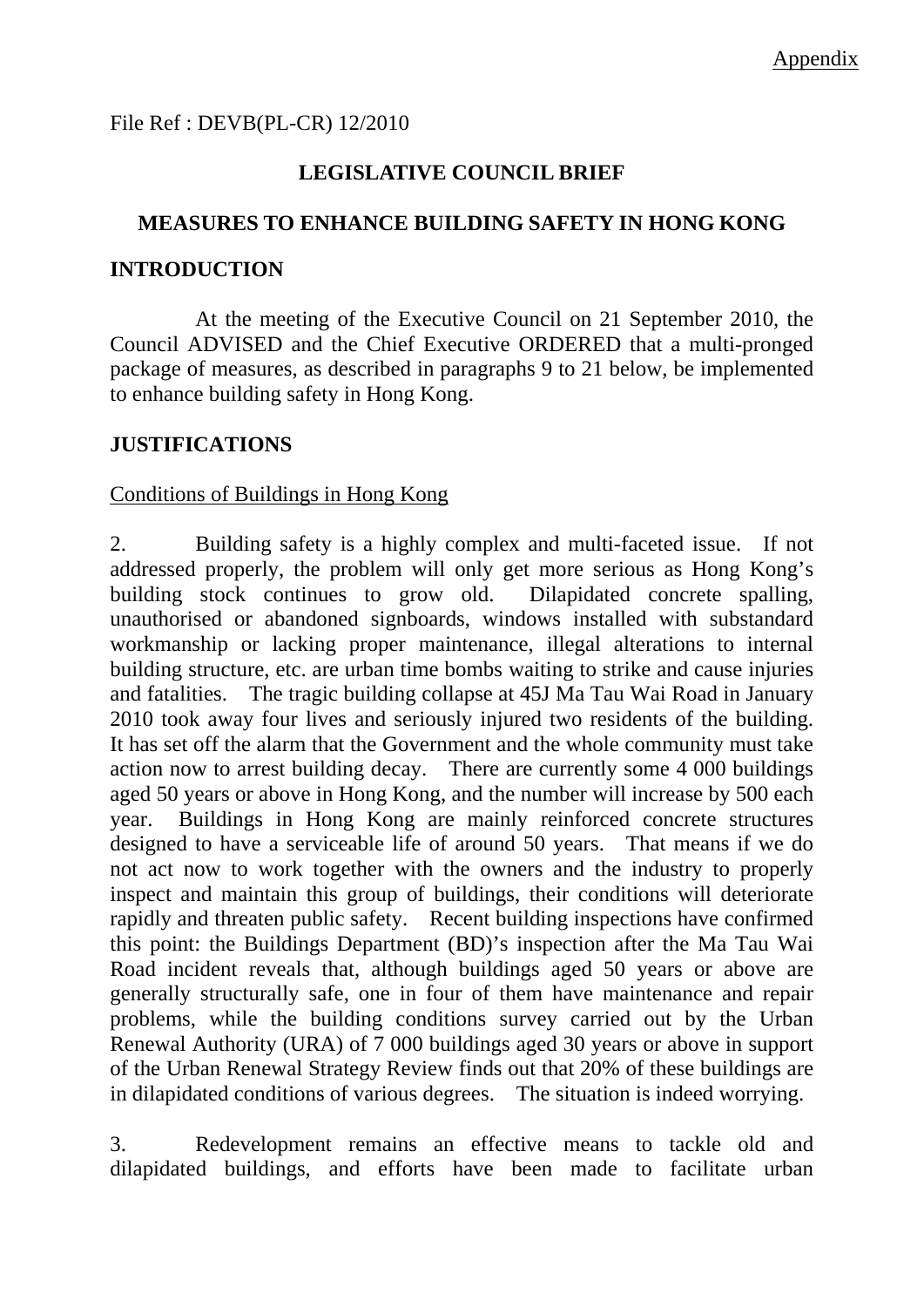redevelopment by both the public and private sectors, namely, through the establishment of the URA and the enactment of the Land (Compulsory Sale for Redevelopment) Ordinance (Cap. 545) (including the recent lowering of threshold from 90% to 80% of ownership of the undivided shares of the lot for applying to the Lands Tribunal for compulsory sale in respect of buildings of 50 years or above). However, the protracted process and social tension associated with it does not offer a ready solution. Proper building maintenance and timely repairs are essential.

## The Role of Government

4. To effectively tackle the problem of building safety in a sustainable manner, all concerned parties must play their due roles. We have reiterated in numerous public discussions that building owners have the ultimate responsibility to properly maintain their own properties and keep them in good repair. However, incidents caused by poor building maintenance or neglect and experience from our enforcement actions indicate that building owners' awareness of the importance of timely maintenance and their responsibility to fulfil statutory orders remains low. Many owners do not comply with statutory repair or removal orders issued by BD. The current approach of registering defaulted orders at the Land Registry has not been particularly effective in deterring owners from ignoring orders, in particular those speculator owners (" $T \notin \mathbb{R}$ ") or elderly owners who do not have the intention to sell their flats. Currently, BD has over 52 000 outstanding unauthorised building works (UBWs) removal or repair orders.

5. Since 2001, the Government has embarked on a building safety programme. Most notable is the systematic enforcement programme against UBWs, which focuses efforts on priority items that fall under seven specific  $categorical<sup>1</sup>$  $categorical<sup>1</sup>$  $categorical<sup>1</sup>$ , uses large-scale operations to clear in one go actionable external unauthorised works on buildings, and commits to the clearing of illegal rooftop structures on all single-staircase buildings in Hong Kong. In 2001, the total number of UBWs in the territory was estimated to be 800 000. By the completion of BD's intensive enforcement programme in March 2011, some 400 000 UBWs will have been demolished, and all single-staircase illegal rooftop structures will have been cleared. However, another 400 000 UBWs and many illegal rooftop structures on non-single-staircase buildings remain. BD also estimates that there are around 190 000 unauthorised signboards in

<span id="page-3-0"></span><sup>&</sup>lt;u>.</u> <sup>1</sup> These seven priority categories are UBWs newly constructed or under construction, those constituting obvious or imminent danger to life or property, those constituting serious hazards or serious environmental nuisance, major individual items, items in individual buildings with extensive UBWs, UBWs in buildings targeted for large-scale operation and unauthorized alterations to or works in environmentally friendly features granted with gross floor area concessions.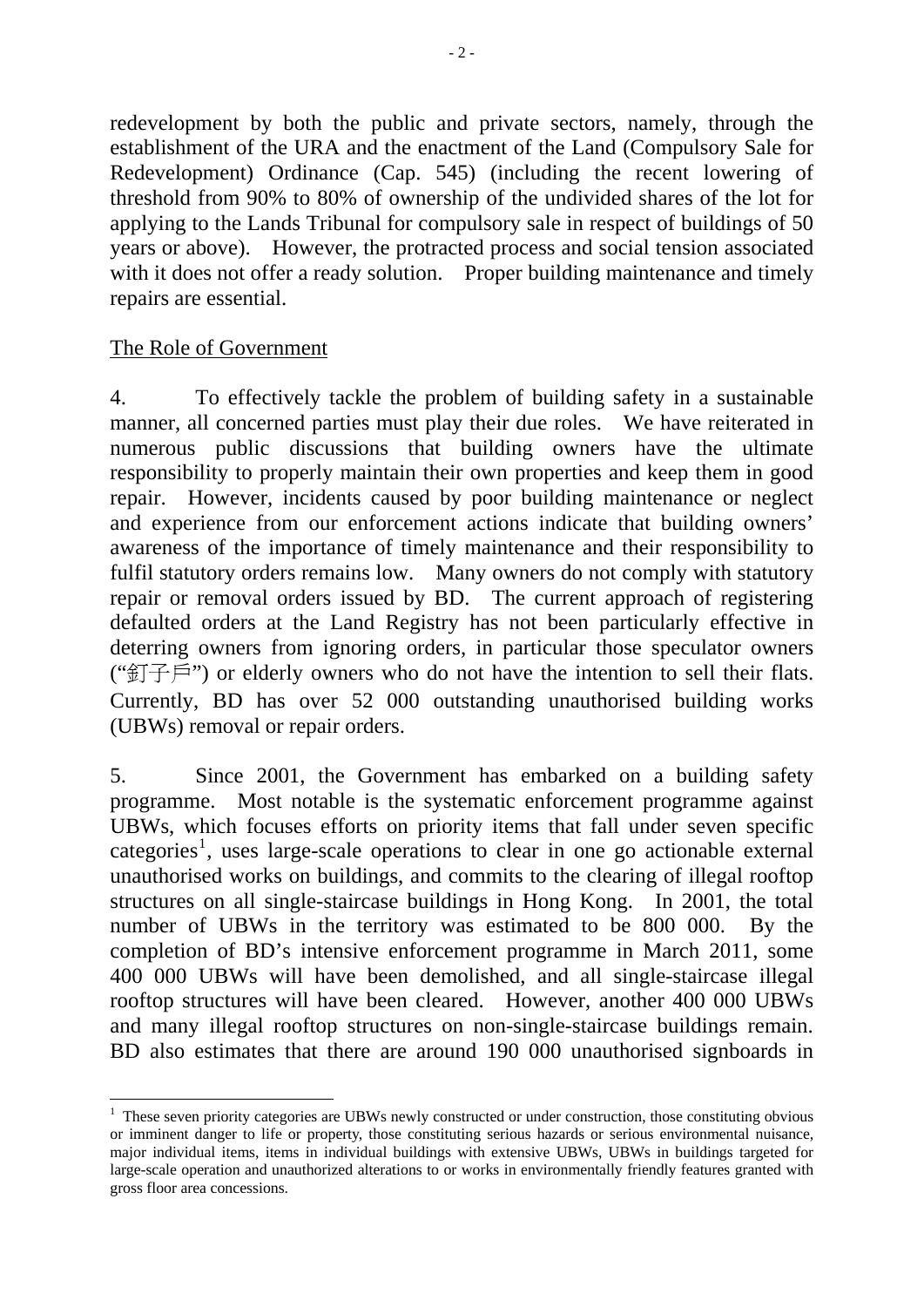Hong Kong, and their construction standards and quality of workmanship are unknown. Another problem that has become an area of grave public concern is subdivision of flat units ("劏房"). These subdivided units are prevalent in old buildings in urban areas and they are often constructed by contractors and workers without adequate qualifications or under proper supervision.

6. Building safety is not just a city infrastructure concern, but also a livelihood issue. While the Government would continue to uphold the principle of making owners responsible for the safety and maintenance of their properties, many of those owners residing in old and dilapidated buildings are people without much means, particularly the elders. To many of them, their poorly maintained flats are probably their only assets. For tenanted flats in these old buildings, many owners are also not keen to spend money on maintenance as their ultimate objective is redevelopment. In the case of subdivided flats, they reflect a growing demand for affordable housing in urban areas, particularly from small families and young singletons who prefer to live in a small flat in the vicinity of their work place. The case for stronger government action to tackle the problem is justified.

7. The longer term safety of our buildings depends very much on sound building management by the building owners themselves. Our present policy on building management is to perform a facilitating role, maintaining that it is the owners' responsibility to manage their own properties. The Building Management Ordinance (Cap. 344) (BMO) provides a legal framework for owners to form owners' corporations (OCs) to jointly manage their buildings. District Offices under the Home Affairs Department (HAD) render general advice to owners on building management matters, including the formation and operation of OCs under the BMO, as well as guidance on financial management, procurement of supplies, goods and services.

# Package of Measures to Enhance Building Safety

8. The Government has to work in partnership with building owners, building professionals and contractors, and other members of the community to tackle the problem of building neglect. Taking into account past experiences, we propose to adopt a new multi-pronged approach with a view to optimising available resources and maximising synergy amongst the various stakeholders involved in building management and maintenance. The proposed package is focused and targeted, pinpointing and addressing the roots of the problem and inadequacies identified in the existing regime. The approach will cover the following four major areas –

(a) legislation;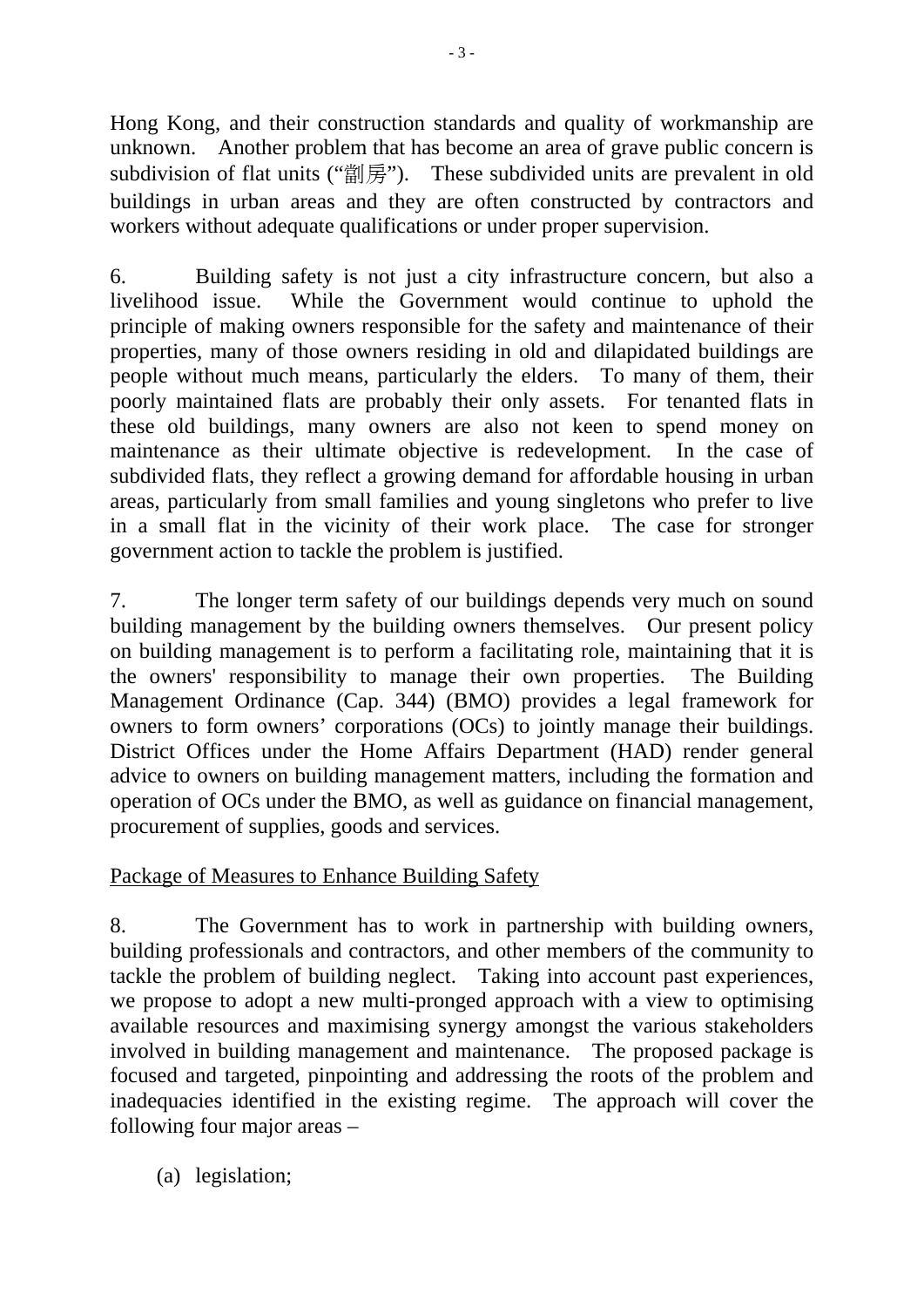- (b) enforcement;
- (c) support and assistance to owners; and
- (d) publicity and public education.

### **(a) Legislation**

9. Our aim is to provide and maintain a modernised, efficient and user-friendly statutory building control regime to meet the development needs of Hong Kong, and at the same time provide adequate enforcement powers to deter non-compliance. We plan to achieve this aim through the following legislative proposals -

#### Minor Works Control System

(i) With the passage through the Legislative Council (LegCo) of the enabling provisions in the Buildings Ordinance (BO) (Cap. 123), we will commence the minor works control system on 31 December 2010. The system will provide a lawful, simple, safe as well as convenient means for building owners to carry out small-scale building works in order to improve safety standard of building works and facilitate compliance. In respect of minor works, the requirement to seek the prior approval of BD for building plans and consent to commence works will be dispensed with. Building professionals and registered contractors will be required to follow the new "simplified requirements" for carrying out minor works. This will enhance building safety as, under the current regime, many owners choose to ignore the statutory requirements and hire personnel without formal training to conduct minor works. Apart from being UBWs, such works are without guarantee in quality. With the introduction of the minor works control system, BD will register existing practitioners and arrange suitable training for them before their registration as minor works contractors. BD will also provide guidelines and advice by issuing codes of practice and practice notes to facilitate contractors to carry out works safely and in compliance with the relevant standards. To properly regulate the contractors, we have included sanctioning powers such as offences and disciplinary provisions in the enabling legislation for the system. The simplified procedures will also encourage compliance by building owners who will be provided with access to user-friendly pamphlets and other publicity materials. The system will therefore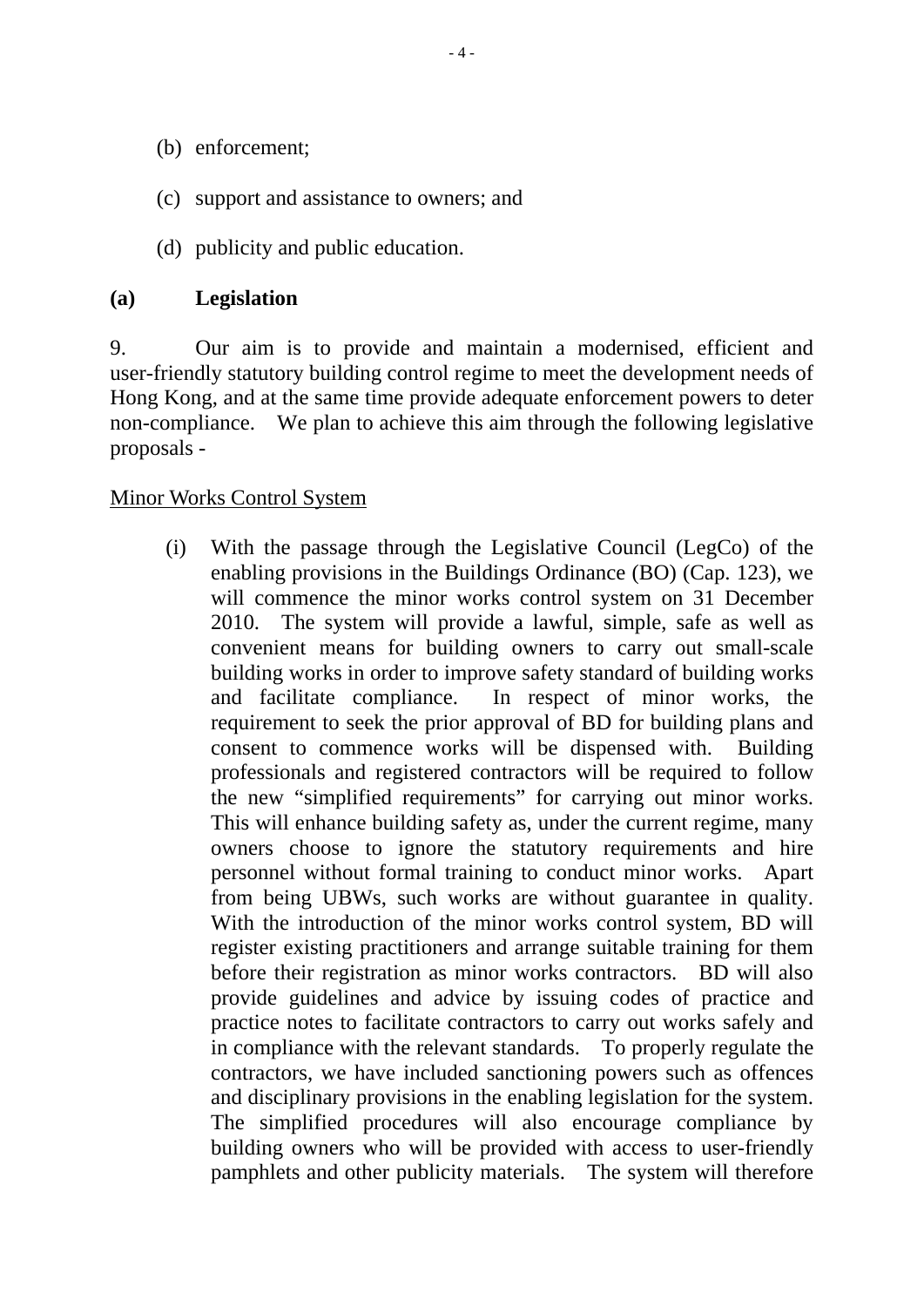improve the safety standards of both the work procedures and resultant building works. To make the system effective, BD will conduct vigorous inspections and audit checks to ensure that the requirements are adhered to. Enforcement actions will be taken if irregularities are found.

### Putting Subdivision of Flats under Minor Works Control

(ii) To tackle the increasing trend of subdivided flats, we propose to control the quality of the associated works at source. The minor works control system provides an effective platform to control the carrying out of small-scale building works, including subdivision works in flat units. Under the minor works control system approved by LegCo, drainage works within internal flat units are already designated as minor works. We propose to expand the system to include other works that are common features of subdivided flats, such as installation of solid partition walls and thickening of floor slabs in the schedule of minor works. This would put beyond doubt that any subdivision works are minor works and owners would have to hire trained and qualified contractors to carry out such works through simple and efficient procedures. This would provide better guarantee on the quality of works, and the safety and nuisance (e.g. water seepage) problems associated with subdivision works would be minimised. Prospective tenants or buyers of such subdivided flats would also be able to ascertain their legality by checking against the building plans.

#### Mandatory Building and Window Inspection

(iii) Riding on a community consensus built through extensive public consultations over the years, we are pursuing mandatory building and window inspection schemes. The proposed Mandatory Building Inspection Scheme (MBIS) will cover private buildings aged 30 years or above, except domestic buildings not exceeding three storeys. BD will require building owners to carry out inspection (and repair works if necessary) in relation to the common parts, external walls, projections and signboards of the buildings once every ten years. Regarding the Mandatory Window Inspection Scheme (MWIS), it will cover private buildings aged ten years or above, except domestic buildings not exceeding three storeys. BD will require building owners to carry out inspection (and repair works if necessary) in relation to windows in both common parts and individual units of the buildings once every five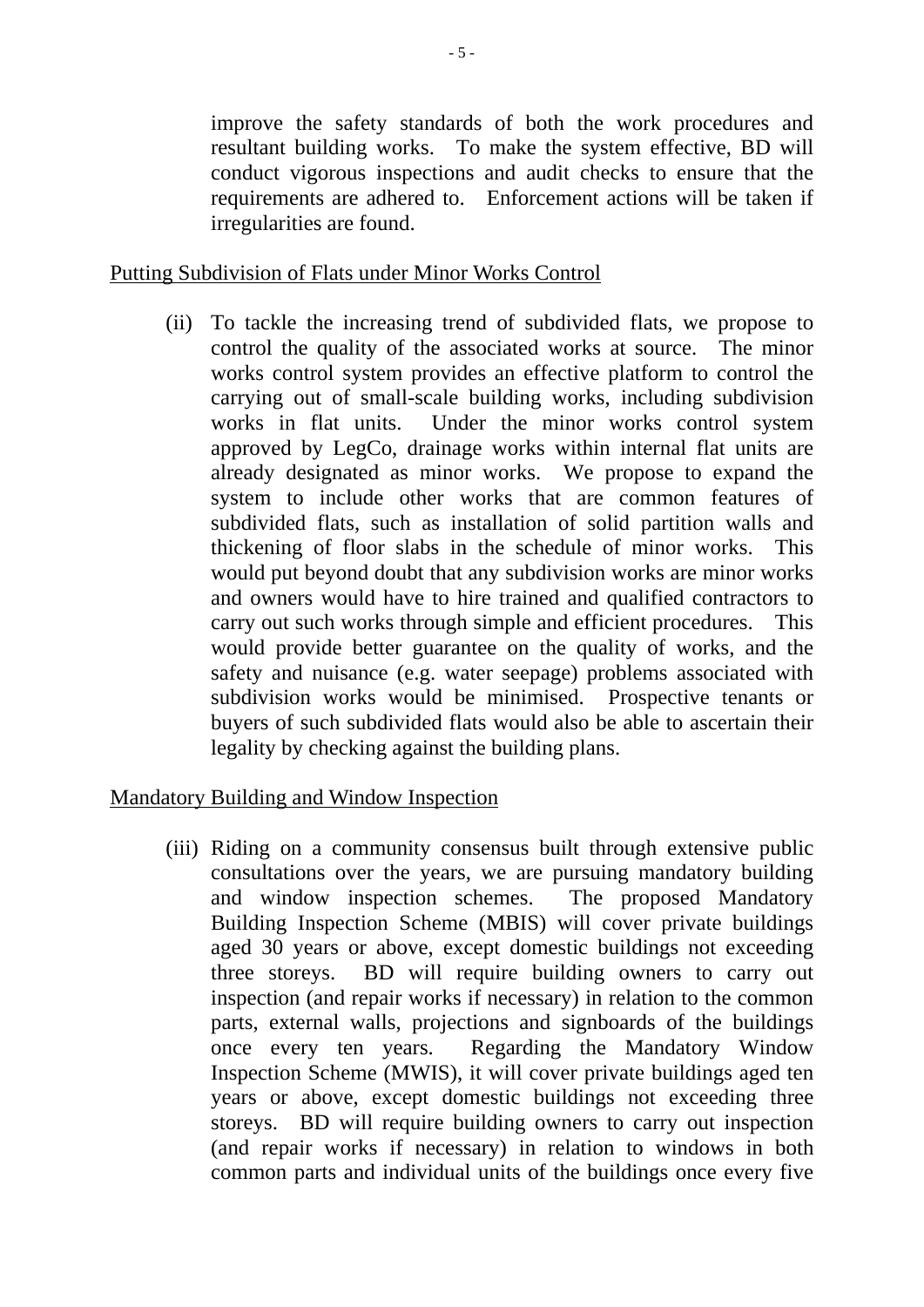years. The two Schemes will arrest the building dilapidation problem in Hong Kong in a sustainable manner in the long run. With regular inspection and repair, the building stock will remain in a healthy state and their serviceable life prolonged. We introduced the Buildings (Amendment) Bill 2010, stipulating the statutory framework for the MBIS and MWIS, into LegCo on 3 February 2010. Nine Bills Committee meetings have been held before the summer recess to scrutinise the Bill clause-by-clause. We expect to see passage of the Bill by the first quarter of 2011, and will table the subsidiary legislation required immediately thereafter. We aim to implement the mandatory schemes within the same year. Like the minor works control system, implementation of these mandatory schemes will provide an effective platform for other measures to follow.

### Surcharge for Defaulted Works and Penalty for Refusing to Share Cost of Works

(iv) During public consultations on MBIS and MWIS, there was strong support for appropriate penalties to be imposed on uncooperative owners who refuse to comply with statutory requirements. In response to the public's comments, the Bill proposes that BD may carry out the inspections and repair works required under the MBIS or MWIS upon the owners' default and recover the cost together with a 20% surcharge from the owners concerned. The Bills Committee is supportive of this measure. We consider that such arrangement should be extended to all statutory orders issued under the BO so as to create a stronger deterrent effect against non-compliance. We will introduce legislative amendments to that effect. Similarly, we have proposed in the Bill for the MBIS/MWIS that it will be an offence if an owner/occupier, without reasonable excuse, refuses to pay the relevant share of the inspection and repair costs for the common areas for works being undertaken by his building's OC. We trust that this arrangement will deter uncooperative owners from hindering the inspection and repair works. We propose to extend this arrangement to all works related to statutory orders for common areas being undertaken by OCs.

#### Warrants for Inspection of Interiors

(v) Section 22 of the BO currently empowers officers of BD to enter into any individual premises and, in the presence of police officers, break into such premises to inspect their safety. Nevertheless, in practice, it is difficult for BD to exercise such power. The work of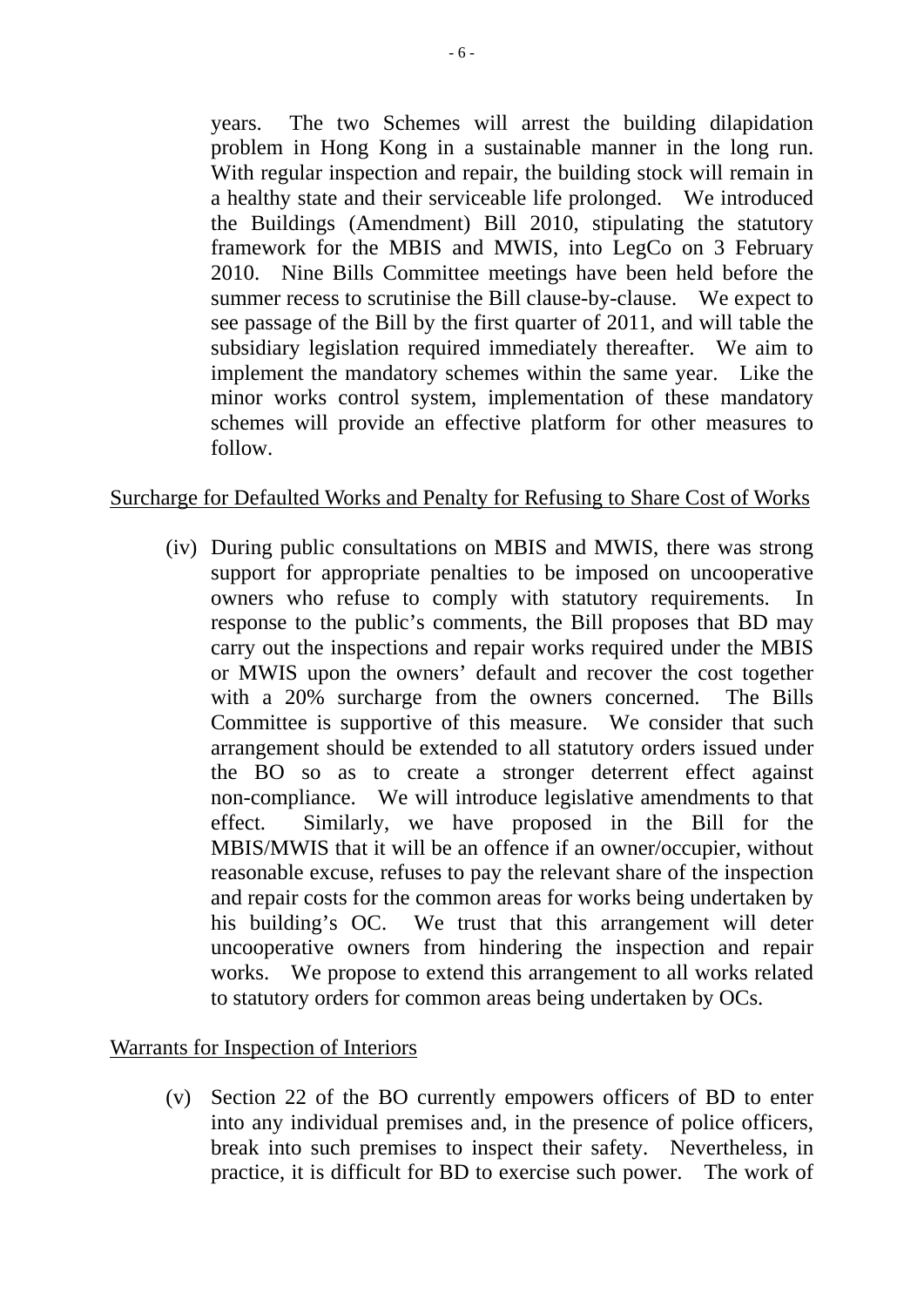BD is often frustrated by uncooperative owners or occupants who refuse to grant entrance to BD's staff, despite the department's effort of paying visits to the flats during different times of the day, incurring significant staffing resources. Unless there is a clear sign of imminent danger, it is rare for BD to exercise the power to break into flats. Operational experience of other departments reveals that with the issue of a warrant from the Court, owners will more readily cooperate and grant entry for inspection. We propose to introduce legislative amendments to provide for application to the Court for a warrant under the BO to facilitate BD's enforcement actions. This will be particularly useful for inspections relating to subdivided units or flats suspected to have illegal internal alterations.

## Control of Signboards

(vi) Unauthorised signboards are another persistent building safety problem in the territory. We propose to introduce a system to comprehensively tackle both new and existing unauthorised signboards. It is estimated that there are about 190 000 unauthorised signboards in Hong Kong. Many of them are in active use by business operations while others are simply abandoned. We propose to bring in a statutory control scheme, similar to the one for specified minor building works (small canopies, drying racks and supporting frames for air-conditioners), which will allow the continued use of certain existing unauthorised signboards (e.g. within stipulated dimensional requirements, not blocking operation of emergency vehicles, etc.) after safety checks by registered building professionals or registered contractors. The safety checking has to be renewed once every five years. Unauthorised signboards not joining the scheme will be subject to BD's enforcement actions. Regarding new signboards, small ones will be taken care of by the minor works control system, while larger ones will continue to require the prior approval and consent of BD before erection. With the new schemes, BD will in time establish a comprehensive database of all signboards in Hong Kong and have a firmer grasp of their safety conditions to facilitate control and enforcement action.

#### **(b) Enforcement**

#### Vigorous Enforcement Action against UBWs

10. The ten-year UBW programme launched in 2001 by BD will come to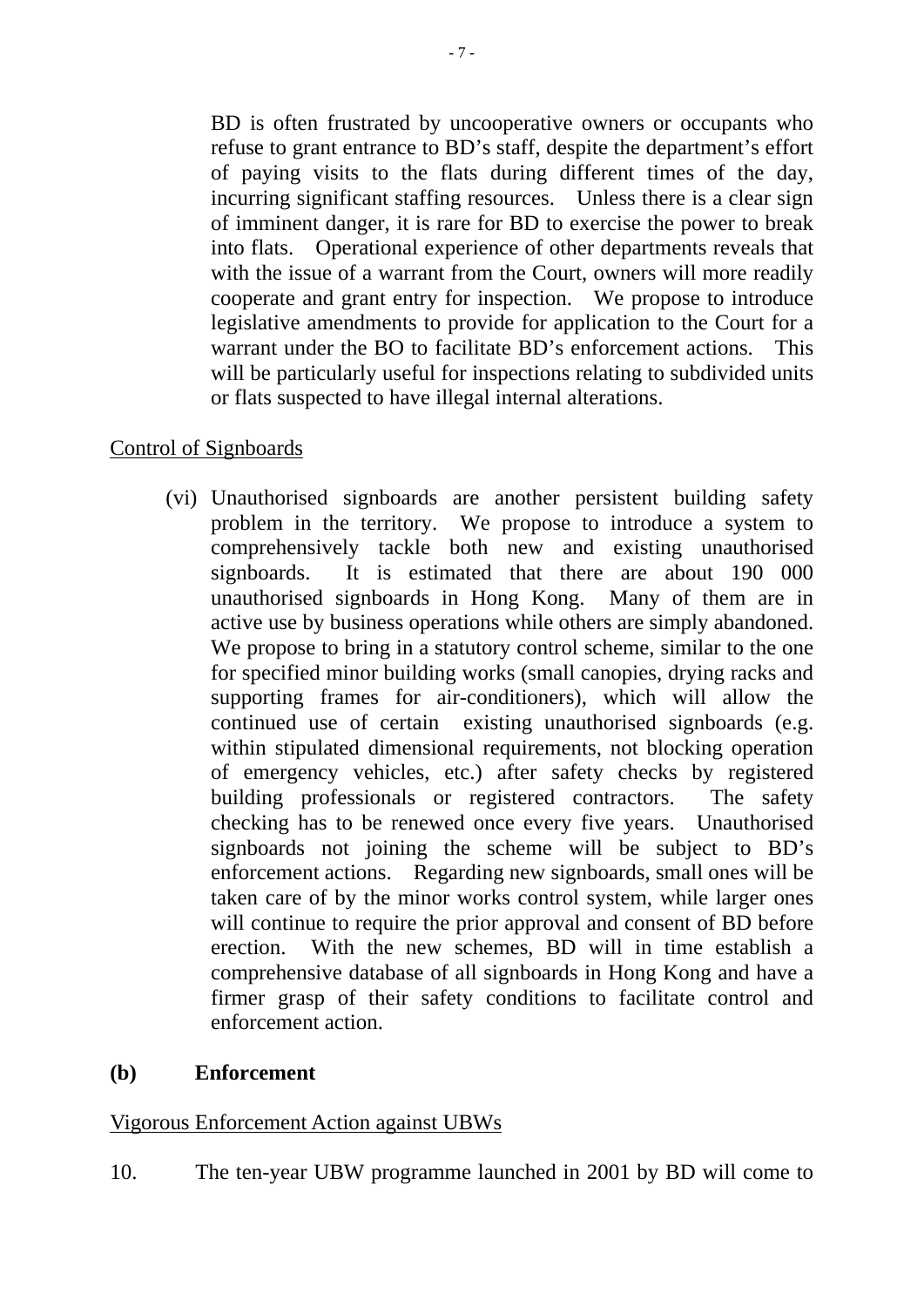an end by March 2011. The programme focuses on UBWs that were then most prevalent in Hong Kong posing imminent dangers (such as steel cages, large canopies, large supporting frames for air conditioners, illegal rooftop structures on single-staircase buildings and UBWs on canopies and cantilevered slab balconies). New UBWs and works-in-progress (WIPs) will also be enforced against. For UBWs not under BD's priority or included in its "large scale operations", upon receipt of complaints, BD will either issue warning notices and register defaults in the Land Registry, or issue advisory letters to persuade owners to take action. The issue of warning notices originally aimed to raise community awareness of the liability of owners for their UBWs, thereby encouraging owners to remove their UBWs voluntarily so as to avert an encumbrance registered against their property titles. However, most owners do not take action to demolish their UBWs as no statutory orders are issued in such cases. The public is not satisfied with this selective enforcement arrangement (differential treatment between new and existing UBWs and amongst different types of unauthorised works) and tolerating policy.

11. In practice, owners living in the same building will often complain to BD about the existence of UBWs in their building. Upon receipt of such complaints or referrals from District Council (DC) Members, BD will inspect the building and ascertain whether the UBWs are indeed unauthorised structures under the BO. Enforcement action will only be taken if these UBWs fall within the seven categories for special attention. After issuing the orders, BD will first encourage voluntary compliance. However, many owners currently do not comply with statutory orders in a timely fashion. Upon expiry of the orders, BD will issue reminders and warning letters before considering prosecution. Where owners claim to have genuine difficulties, BD may grant extension of time for compliance. In recent years, the average time for compliance is about 12 months and the longest period for compliance can be up to 37 months.

12. There are views in the community that a tougher stance should be taken against non-compliant owners to create a stronger deterrent effect. Accordingly, we propose to adopt a new approach. Under the new approach, we will extend the coverage of actionable UBWs to include unauthorised works in roof-tops, podiums, as well as yards and back-lanes of buildings instead of focusing on the high priority items under the ten-year programme. With this extension, we will in effect be taking enforcement action against most, if not all, actionable UBWs found on the façade of a building. BD will actively respond to complaints and issue statutory orders requiring owners to conduct rectification works immediately if there are confirmed actionable UBWs after inspection. BD will also instigate prosecution actions more readily to sanction owners who do not duly observe the statutory orders to protect building safety.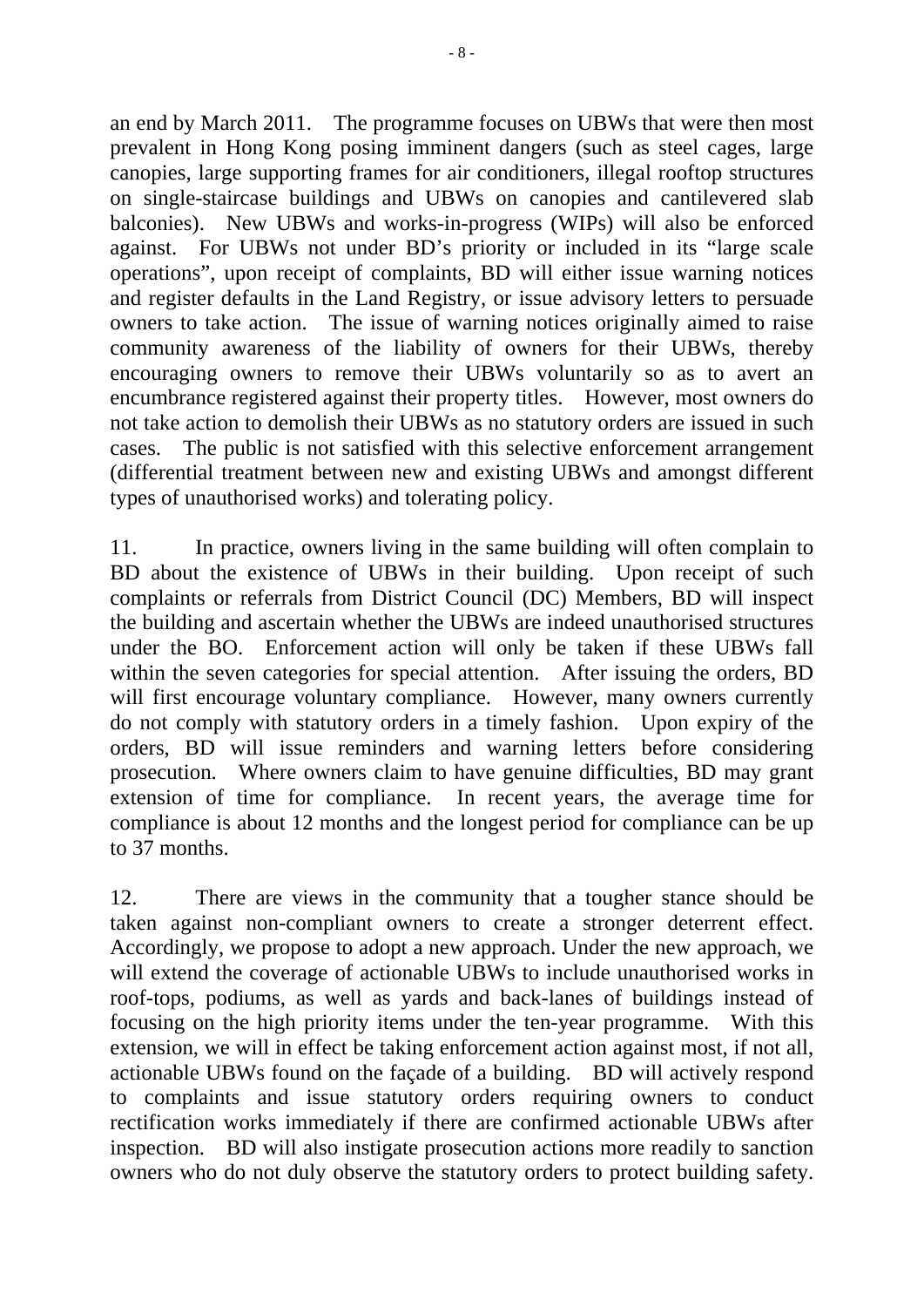For buildings lacking management and owners of which could not coordinate the repair works or UBW removal works by themselves, BD will consider arranging the carrying out of the works on behalf of owners and then charge them at a later stage. As mentioned in paragraph 9(iv) above, a surcharge of 20% will be imposed on non-compliant owners. In parallel with the aforementioned actions, BD will conduct a stock-taking exercise of all UBWs on the exteriors of buildings and continue its enforcement against WIPs, as well as select an appropriate number of buildings each year for comprehensive repair and UBWs demolition works under the brand of "large scale operations". Selection of buildings above 30 years old will be synchronised with the MBIS programme.

13. Although not strictly related to the structural safety of buildings, proper regulation of fresh water cooling towers is currently lacking. There is currently no specific legislation to holistically control and regulate fresh water cooling towers which, if not properly maintained, may pose public health risks in the form of Legionnaires' Disease. While enactment of the enabling legislation for controlling such towers is planned to be pursued, the Electrical and Mechanical Services Department and Water Supplies Department will implement stop-gap arrangements to regulate such water cooling towers in Hong Kong.

# Subdivided Units

14. The above mentioned modus operandi in combating UBWs will also be applicable to the handling of subdivided units. Apart from including subdivision works under the minor works control system, BD will step up patrol and inspection, and enhance the response time to complaints. Statutory orders will be issued and prosecution actions instigated if violations of the BO are found. Common breaches of subdivided units subject to action under the Ordinance include serious water seepage due to poor workmanship and lack of maintenance of water and drainage pipes, installation of additional partition walls or thickening of floor slabs overloading the building structure, obstructions to means of escape due to improper installation of additional entrance gates, etc.

# **(c) Support and Assistance to Owners**

# Comprehensive "One-stop" Assistance

15. We believe that a prerequisite for the successful implementation of our various programmes is the availability of effective support and assistance measures for owners in need. In the past few years, the Government has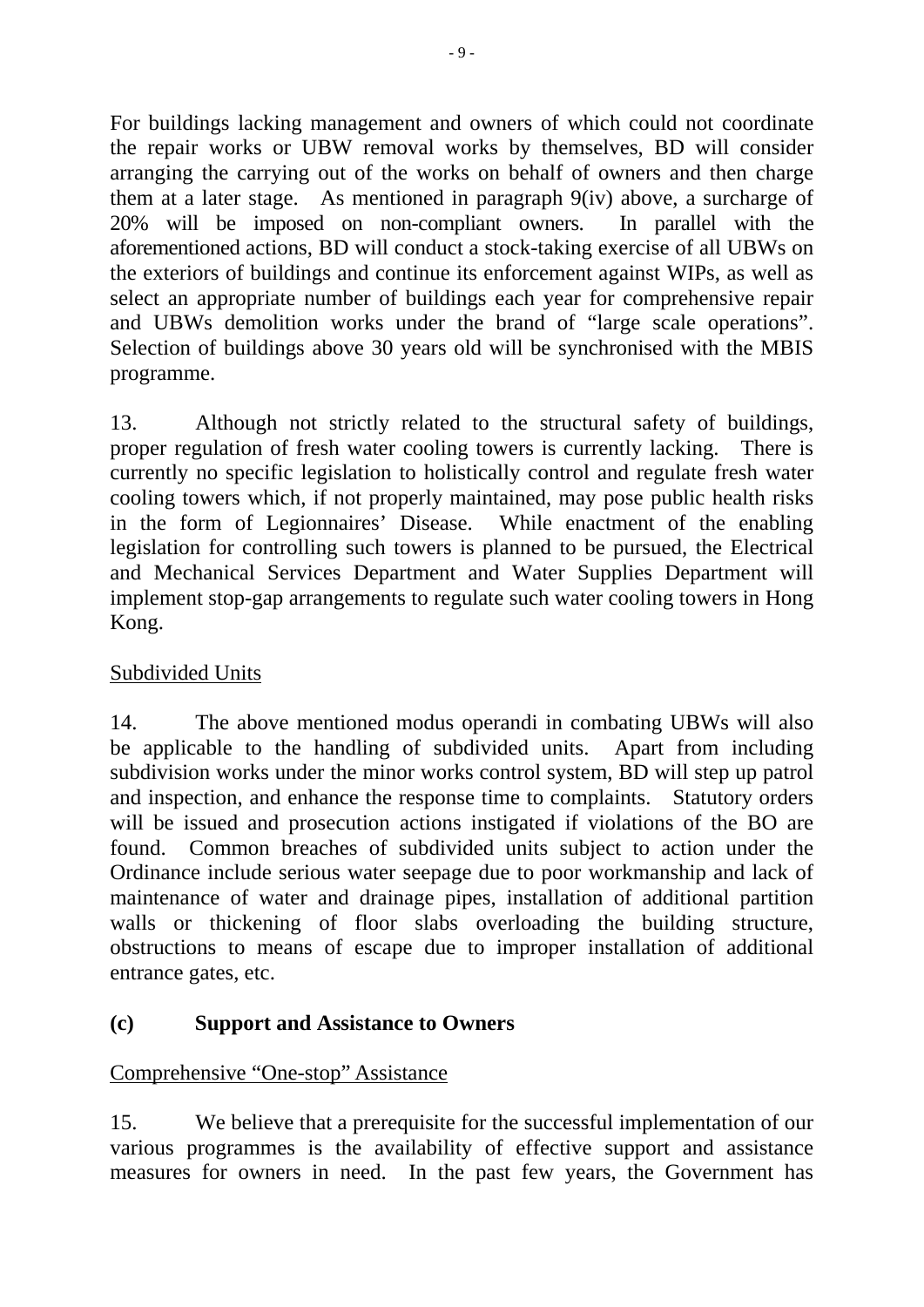strengthened support and assistance to needy building owners. New initiatives include the \$1-billion Building Maintenance Grant Scheme for Elderly Owners and the \$2.5-billion Operation Building Bright (OBB). We are also working closely with our partner organisations, namely the Hong Kong Housing Society (HKHS) and URA, to provide loans, grants and building material assistance to owners. As we implement the proposed package of measures, the Government and our partner organisations will join hands to strengthen technical and financial support to cater for the needs of OCs and individual building owners. Through the implementation of OBB, BD, HKHS and URA have further consolidated their partnership in promoting building safety. With BD focusing on its statutory role to take enforcement actions, and HKHS and URA on the provision of practical advice and technical support, the three organisations have created much synergy in taking forward their shared goal of improving building safety in Hong Kong. We will continue to nurture the modus operandi so developed and utilise the same in pursuing our new programmes.

16. There are at present no fewer than seven loan, grant and technical assistance schemes operated by BD, HKHS and URA. To optimise and rationalise the utilisation of resources and streamline the procedures to enhance the convenience of potential applicants, we will pool together the resources of various parties and devise afresh a unified and comprehensive scheme of both technical and financial assistance, ranging from OC formation to building inspection and maintenance, to be operated by HKHS and URA. Similar to OBB, "one-stop service" will be provided to building owners in need. The service of HKHS and URA will be divided according to geographical areas, and URA intends to set up building resources centres in its main service area while HKHS already has a network of Property Management Advisory Centres in its catchment areas. In future, an owner would only need to contact either HKHS or URA, depending on the location of his building, to obtain a full-range of assistance. The administration of the Comprehensive Building Safety Improvement Loan Scheme, currently undertaken by BD, will also be transferred to HKHS and URA so that BD may concentrate its efforts on enforcement.

17. URA has in the past focused its effort on urban redevelopment. As the Authority continues to evolve, it will adopt "building rehabilitation" as its core business along with "redevelopment" pursuant to the Urban Renewal Strategy Review and roll out a package of measures to support the work of the Government in building management and maintenance. It should, however, be noted that while these enhanced support programmes will no doubt be welcomed by owners, there are still many owners who are reluctant to or will not take action to maintain or repair their buildings, in particular those living in old tenement buildings without any form of management who do not have the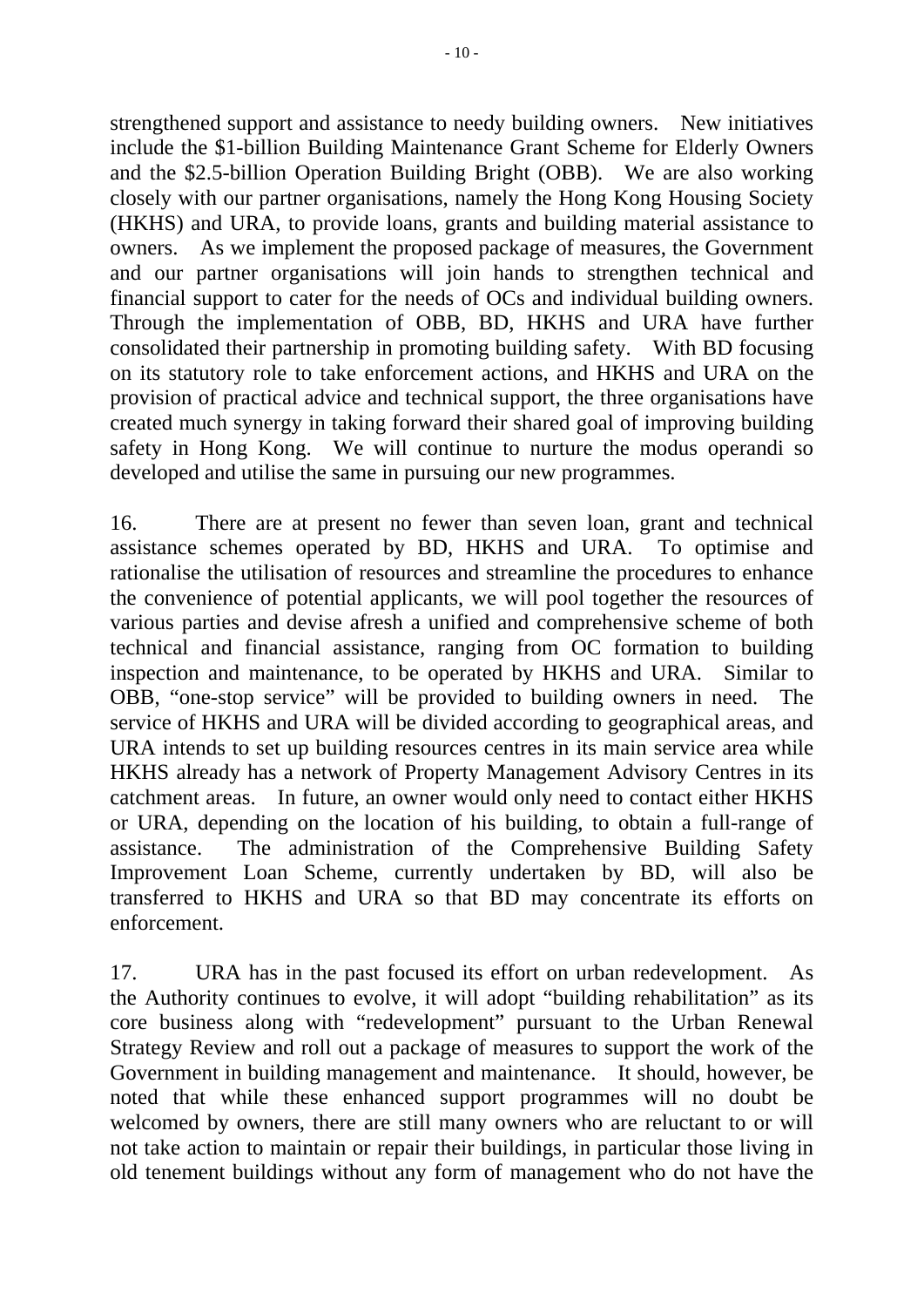knowledge and ability to properly manage their buildings. The programmes of HKHS and URA mentioned in paragraph 16 above will help alleviate the situation.

## Water Seepage

1

18. Identifying the source of and curbing water seepage, which is essentially a building management and maintenance issue, is primarily the responsibility of property owners. Government action will be warranted only if statutory power may be exercised under a relevant statute. Based on this principle, the Food and Environmental Hygiene Department and BD established a Joint Office (JO) as a pilot programme in 2006 to assist members of the public to tackle some of the water seepage problems. The relevant statutory authorities<sup>[2](#page-12-0)</sup> will act in situations involving (a) public health nuisance; (b) building structural safety risk; and (c) wastage of water.

19. The demand for service from the JO has been ever increasing since its establishment. In the past three years, on average over 20 000 cases have been received every year, and the number is still on the rise, and may reach 30 000 in 2010. Notwithstanding the availability of free one-stop investigation service, complaints against the Government's efficiency in water seepage investigations have continued in tandem with the increase in demand for service from the JO. Building owners have a tendency to resort to statutory authority when there is a conveniently available and free avenue, and are often reluctant to assume their responsibilities as owners and attempt to resolve the cases by themselves in the first place. In the "Direct Investigation Report on Handling Water Seepage Complaints" released in 2008, the Ombudsman recognised that the Government has made commendable initiatives in setting up the JO and that maintenance of private buildings is the responsibility of property owners. While we will continue to pursue the recommendations of the Ombudsman and explore means to enhance the modus operandi and efficiency of the JO, we will explore the feasibility of encouraging building owners to make use of mediation to resolve their water seepage related disputes. We will also study whether legislation could be an effective means to resolve water seepage related disputes between owners in Hong Kong. Reference will be made to overseas regulatory experience, such as the Singaporean Strata Titles Board, in handling water seepage cases. In Singapore, in a water seepage case, it is always presumed that seepage comes from the upper floor unit and the owner of the upper floor unit has the responsibility to prove that he is innocent. We will encourage public discussion to explore the feasibility of adopting similar mechanisms in Hong Kong, and carefully consider the human rights and other implications.

<span id="page-12-0"></span> $2$  The Food and Environmental Hygiene Department, BD and Water Supplies Department may act under the Public Health and Municipal Services Ordinance (Cap. 132), BO and Waterworks Ordinance (Cap. 102) in respect of public health nuisance, buildings structural safety risk and wastage of water respectively.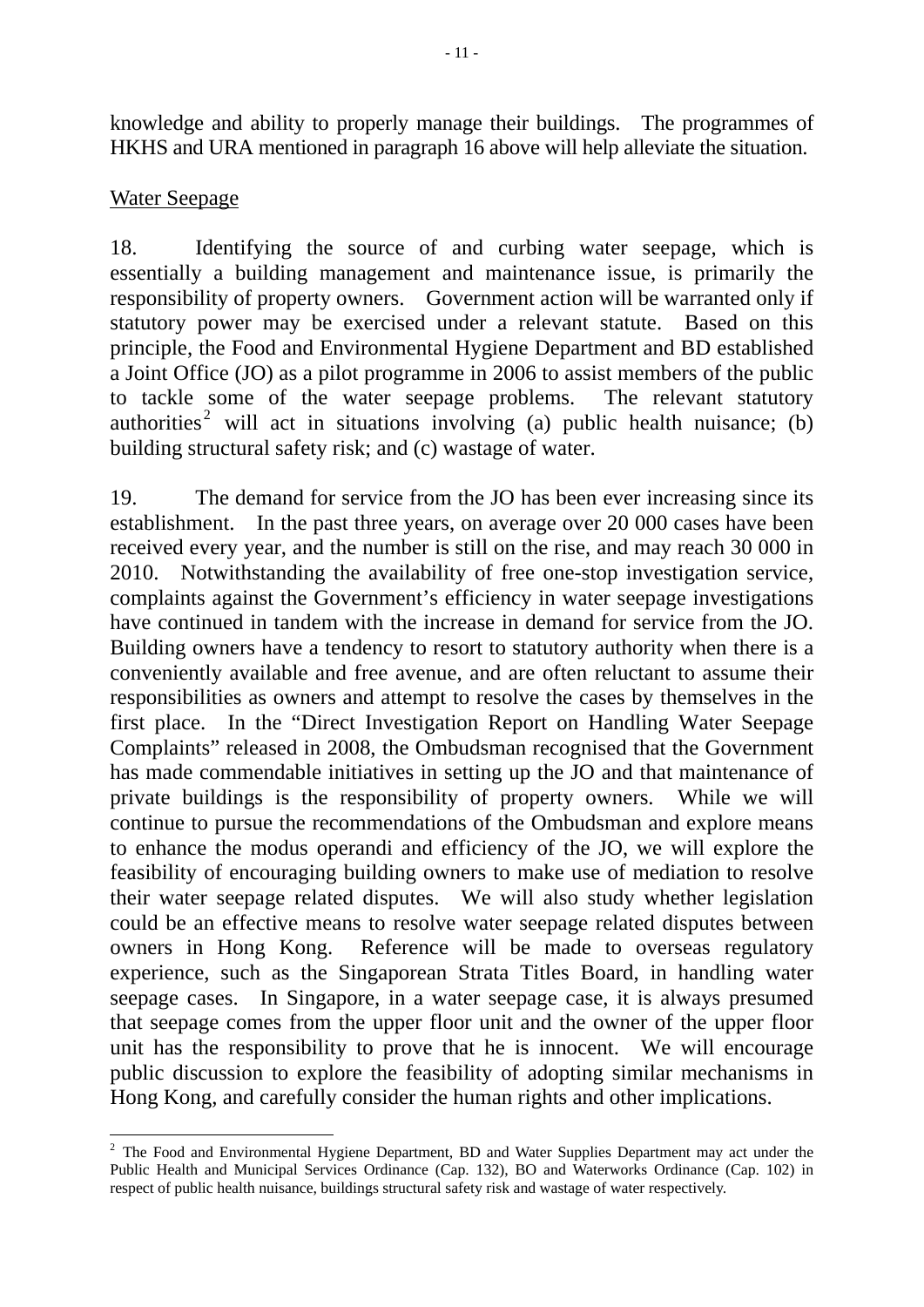### **(d) Publicity and Public Education**

### Building Safety Culture

20. The Ma Tau Wai Road building collapse and the large number of backlog statutory orders of BD accumulated throughout the years have revealed that the building safety awareness of the general public is still weak. It therefore remains our objective to foster a building safety culture in Hong Kong, so that all stakeholders involved (building owners, occupants, building professionals, property management companies, contractors and workers) will possess the self-awareness to properly observe building safety. A safe built environment can only be sustained if all concerned in our community responsibly play their part. We will mount a large-scale public education campaign with a view to fostering a building safety culture in Hong Kong. Apart from the traditional publicity tools such as TV advertisements and posters, tailor-made promotional tactics will be developed. For example, the safety concepts of carrying out building works will be included in the syllabus of training courses for frontline contractors and workers. Regarding building management practices and related legal issues, BD, HKHS and URA will explain to OCs and building owners through their direct contacts with them in running their respective building safety programmes as well as the implementation of OBB. The new building resource centres to be established by URA's and HKHS' existing Property Management Advisory Centres will be upgraded to provide more owner-oriented information and advice, including information on mediation service, to owners. To instil a stronger sense of appreciation of the importance of building safety amongst our younger population, we will pursue the idea of incorporating building safety into the liberal studies curriculum of school education by producing teaching kits as appropriate. Our publicity campaign will continue to evolve, and we will continue to explore new methods to effectively disseminate building safety messages to the hearts of all stakeholders.

## Community Monitoring

21. It has to be emphasised that building owners bear the ultimate responsibility to look after their own properties. In fact, it is not possible to expect Government departments to monitor the conditions of private properties round the clock. The most appropriate personnel to play the monitoring role are the building owners themselves. We will launch a "community monitoring" programme to mobilise every member of the community to play a part to report building safety problems. For example, if a security guard suspects that illegal alteration works are being carried out in a flat unit, he should report the case to the building's management office or owners'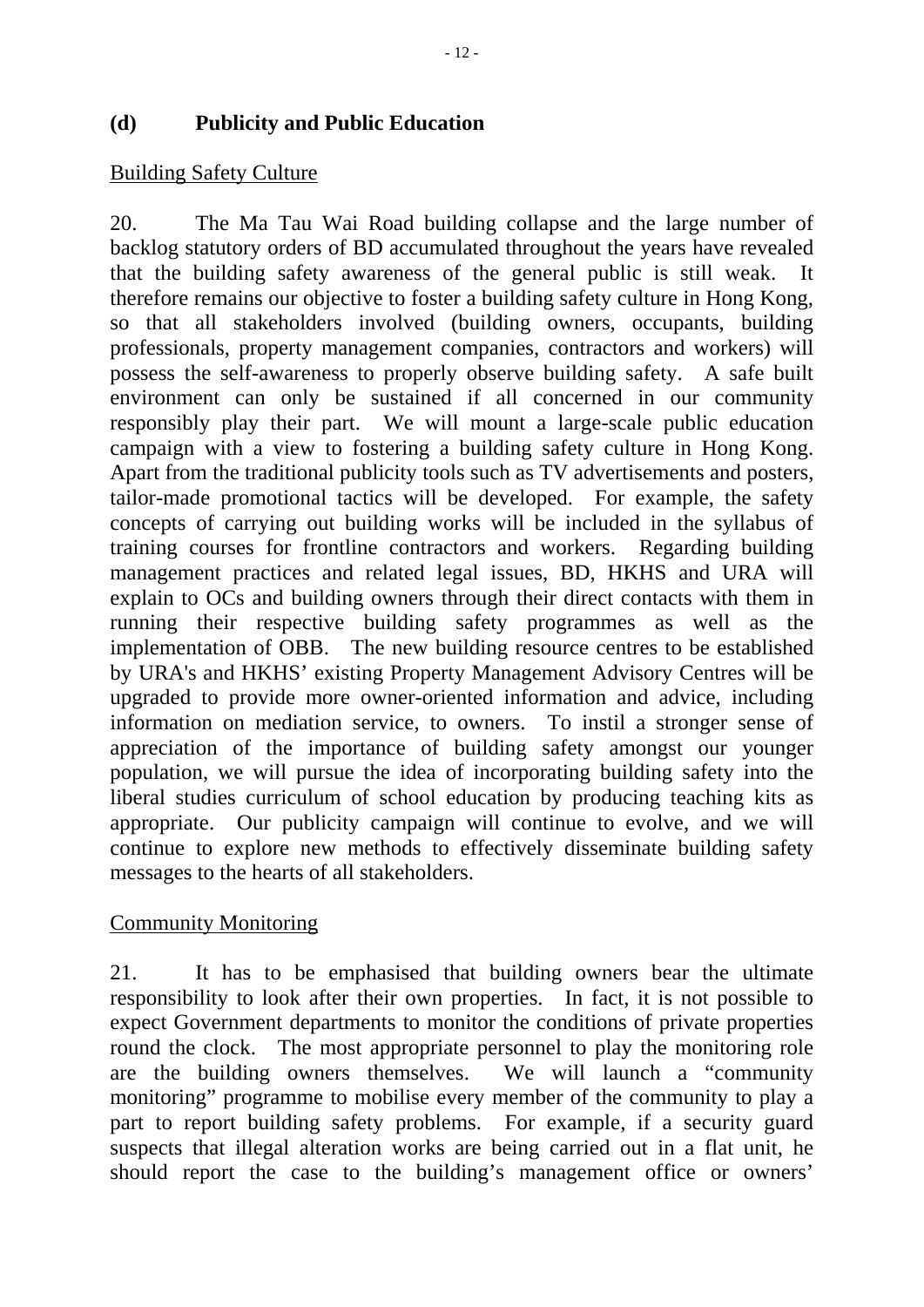corporation as well as BD immediately. Such community monitoring will be of great help to the authorities in early detection of potential building safety problems. As mentioned in paragraph 14 above, BD will respond to complaints or reports swiftly and take follow-up actions if irregularities are identified.

# **IMPLICATIONS OF THE PROPOSAL**

22. The proposal's financial, civil service, economic, environmental and sustainability implications are set out at the **Annex**. The proposal is in conformity with the Basic Law, including the provisions concerning human rights. The proposal has no productivity or competition implications.

# **PUBLIC CONSULTATION**

23. The Ma Tau Wai Road building collapse has aroused grave public concern over building safety in Hong Kong. Motion debates took place in LegCo on 3 February, 3 March and 26 May 2010 respectively after the collapse. Secretary for Development (SDEV) floated during the debates ideas along the above lines to tackle building safety problem in Hong Kong. Members were generally supportive of a stronger determination and tougher enforcement and urged the Government to take early action. A dedicated subcommittee has been established in LegCo to closely monitor the Government's progress of review on building safety. The Subcommittee was briefed on 27 April and 27 July 2010 on various aspects of our proposed package of measures. Building maintenance was also a topical issue included in the 2010 District Administration Summit with participation by SDEV. The measures we are proposing are in line with the recommendations of DCs which were presented to the Chief Executive at the Summit held on 21 July 2010.

# **PUBLICITY**

24. We will widely publicise the new package of measures and solicit public support for our efforts to enhance building safety in Hong Kong.

# **ENQUIRY**

25. Any enquiry on this brief may be addressed to Mr Edward To, Principal Assistant Secretary for Development (Planning and Lands) on 2848 6288.

**Development Bureau 13 October 2010**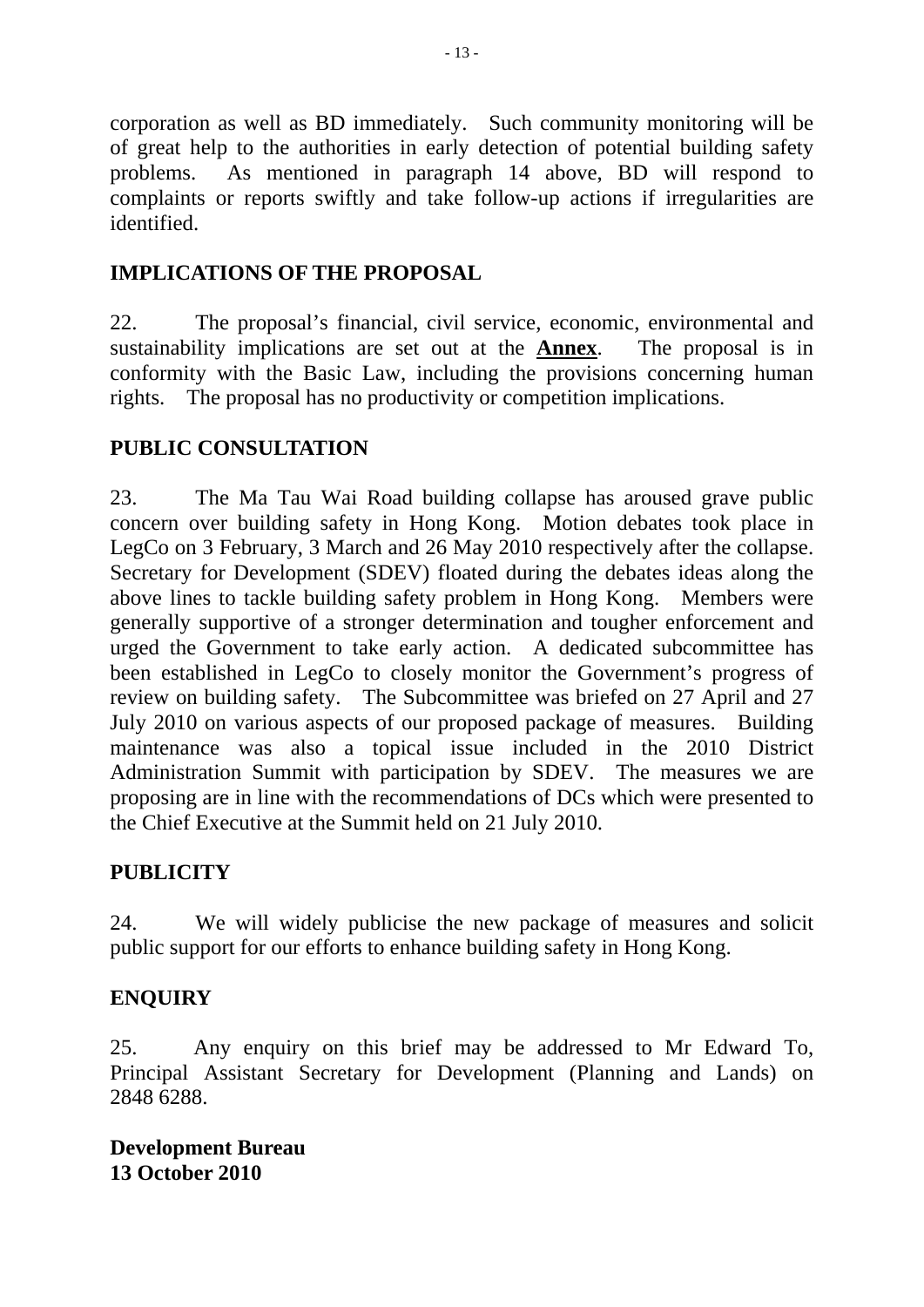### **Annex**

## **Implications of the Proposal**

#### **Financial and Civil Service Implications**

Additional resources will be required by BD and other relevant departments to implement the various new initiatives. The major areas of work include more vigorous enforcement against UBWs, selecting buildings for large scale operations; issuing orders, attending to complaints and conducting site inspections, conducting audit checks on submissions by registered building professionals or registered contractors, conducting public education activities and providing support to owners, as well as dealing with non-compliant cases by issuing penalty notices, instigating disciplinary proceedings and prosecutions. Consultants will also be employed to undertake the bulk of public education and publicity work and to provide integrated customer service including viewing and copying of building records in the dedicated resource centre.

2. The Hong Kong Housing Society (HKHS) and Urban Renewal Authority (URA) will provide comprehensive assistance to owners in need with their own means. They will administer both the Maintenance Grant Scheme for Elderly Owners (a \$1-billion commitment with \$850 million uncommitted funds as at 31 July 2010) and the Comprehensive Building Safety Improvement Loan Scheme (a \$700 million revolving loan commitment) on behalf of the Government. There is no need to top up these financial commitments.

#### **Economic Implications**

3. The implementation of the multi-pronged package of measures will reduce threat to public safety and economic costs arising from building neglect and dilapidation, including cost of remedial repairs, personal injury and property damage. There will be economic benefits in terms of improved utility, durability, safety and appearance of the buildings involved. Thus, while there will be a corresponding increase in Government expenditure and owners' expenses on building enforcement, inspection and repair works, these costs are to be incurred for the benefit of public safety and a better living environment.

4. In addition, the implementation of the multi-pronged package of measures will generate added demand for building management and maintenance services, thereby creating employment opportunities in the property management and building industries.